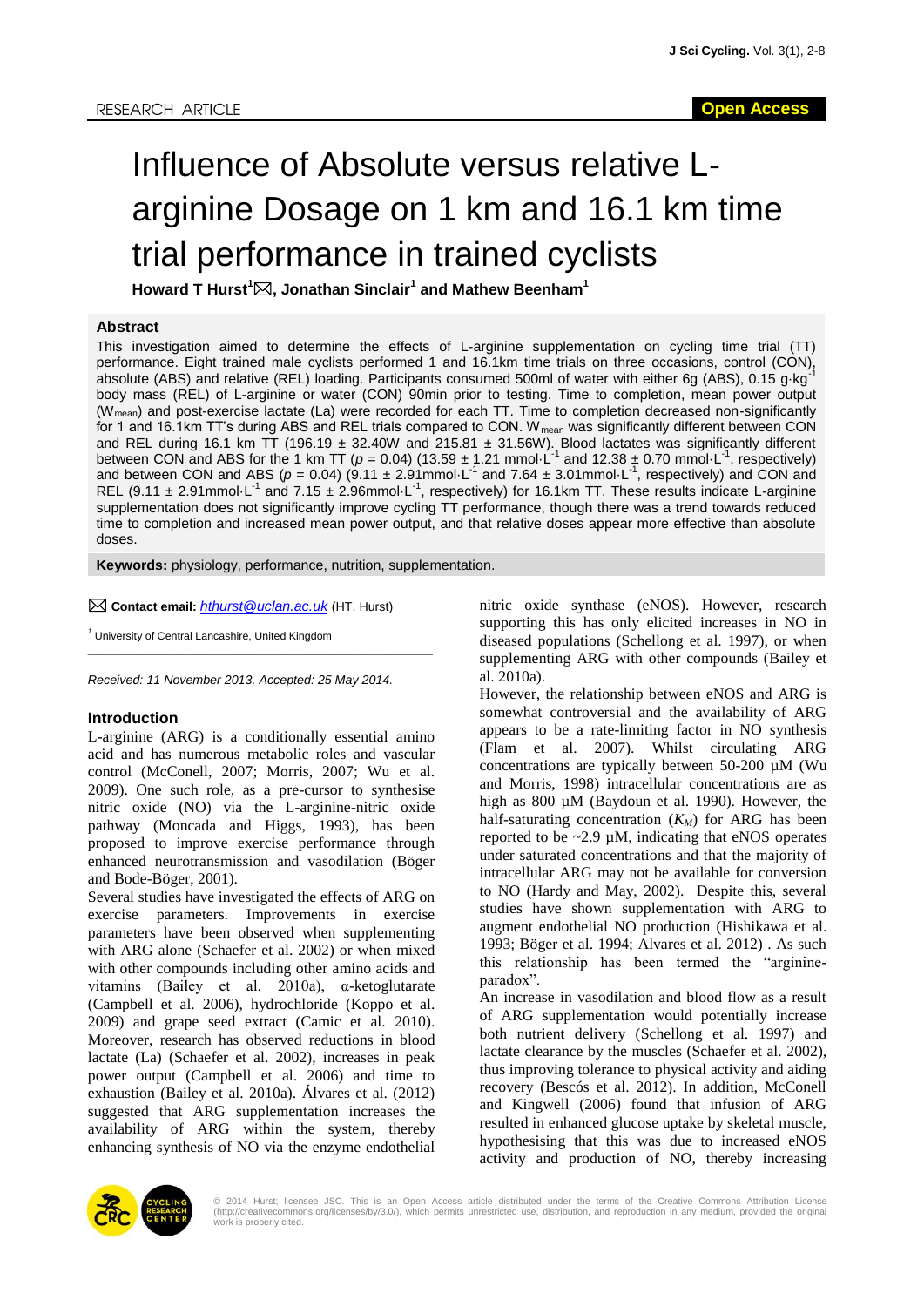glucose disposal and oxidative phosphorylation during exercise and inhibiting glycolysis. However, this process is far more complex, as Benavides et al. (2013) found low fluxes of NO stimulated glycolysis and in fact inhibited oxidative phosphorylation and that glycolytic pathways were highly dependent on oxygen tension. Therefore, the role of ARG and subsequently NO in metabolism is somewhat ambiguous and could exert either positive or negative influences on performance dependent upon the internal environment. Research regarding metabolite removal is equivocal (Schaefer et al. 2002; Burtscher, Brunner, Faulhaber, Hotter and Likar, 2005; Liu et al. 2009; Olek et al. 2010). Schaefer et al. (2002) demonstrated metabolic changes after a 3 g ARG load with no additional compounds. However, ARG was administered intravenously, which would be impractical in a sport specific environment. Conversely, Liu et al. (2009) observed no significant differences in metabolic changes after orally supplementing 10 elite male judo athletes with 6 g ARG for 3 days. However, as the athletes in their study were all at elite level, the efficiency of metabolite removal may already have been at its optimum.

Bailey et al. (2010a) provide the only research to date that has investigated the effect of ARG supplementation on endurance performance. They demonstrated that an acute 6 g dose of ARG an hour prior to a series of moderate and severe-intensity exercise bouts for 3 days resulted in significant increases in plasma nitrite  $(NO<sub>2</sub><sup>-</sup>)$  and time to failure. There was also a significant reduction in oxygen uptake  $(VO<sub>2</sub>)$  during moderate intensity exercise, and  $VO<sub>2</sub>$ slow component amplitude during severe-intensity exercise following supplementation. However, the supplement administered contained trace amounts of vitamins E, C, B6, and B12 and other amino acids including L-glutamine, L-leucine, L-valine, L-carnitine, L-citrulline, L-cysteine, and L-isoleucine along with 11 g of fructose, all of which may have acted as ergogenic aids themselves

There is a lack of research to date that has observed significant differences during predominately anaerobic exercise after supplementation of ARG. However, Campbell et al. (2006) provides an insight into the possible benefits to anaerobic performance after supplementing  $12$  g.day<sup>-1</sup> of ARG  $\alpha$ -ketoglutarate (AAKG) for 4 weeks. Results revealed significantly greater gains in strength during one repetition maximum bench press and peak power output during a 30 second Wingate test when compared to a control group. It was suggested that the improvements were a result of ARG also being a pre-cursor of creatine synthesis (Persky and Brazeau, 2001). However, the influence of α-ketoglutarate on the improvements observed cannot be discounted. All of the current literature that has elicited significant differences when examining ARG supplementation on exercise parameters have used ARG in combination with other

compounds (Bailey et al. 2010a; Camic et al. 2010; Koppo et al. 2009; Campbell et al. 2006).

Body size is known to influence physiological responses to ingested supplements (Jeacocke and Burke, 2010). It is possible that a relative (REL) dose of ARG would prove more effective in aiding performance by avoiding the potential side effects of high absolute (ABS) dosages (Forbes and Bell, 2011). Forbes and Bell (2011) revealed a significant increase in ARG plasma concentrations with relative dosages of  $0.075$  g·kg<sup>-1</sup> and  $0.15$  g·kg<sup>-1</sup> of body mass of ARG, though testing was performed under resting conditions. Therefore, the ergogenic potential of a REL versus ABS dose of ARG for exercise performance remains to be examined.

The aim of the present study was therefore to investigate the effects of relative versus acute dosages of L-arginine without any additional additives, on both aerobic and anaerobic performance in trained cyclists.

### **Materials and methods Participants**

Ethical approval was granted by the University of Central Lancashire Ethics Committee and in accordance to the Declaration of Helsinki. Participants were informed both verbally and in writing of the test procedures and written and informed consent was obtained. Eight healthy, trained male cyclists (mean  $\pm$ *s*: age  $21.00 \pm 1.41$  years, stature  $176.13 \pm 4.97$  cm, mass  $72.76 \pm 3.40$  kg) participated in the study. All had a minimum of 2 years competitive cycling experience and had previous experience of laboratory based cycle ergometry. Participants were required to abstain from alcohol and caffeine and from performing any strenuous activity for 24 hours prior to testing.

# **Instrumentation**

Participants performed 1km and 16.1 km time trials (TT) on a cycle ergometer (SRM High Performance Ergometer, SRM, Jüllich, Germany). Saddle height, setback and handlebar position were adjusted to the participants personal preference and data were recorded at 5 s intervals during both trials. Following completion, mean power output  $(W_{mean})$  and time to completion were calculated for each trial.

Capillary blood samples were collected from the left index finger to determine blood lactate (La) levels immediately post TT. Following cleansing using alcohol wipes the finger was punctured with a lancet (BD Microtainer, Dickinson and Co., Plymouth, UK). Blood lactate was determined using a portable lactate meter (Lactate Pro, Arkray, Kyoto, Japan) and measured in  $mmol·L^{-1}$ . Supplementation used unflavoured L-arginine without any additional additives (L-arginine Powder, Now foods, USA) with 500 mL of water. Ambient laboratory conditions were temperature  $17.67 \pm 1.15$  °C and barometric pressure  $751.67 \pm 4.89$  mmHg.

# **Protocol**

The study was a double blind, randomised design with participants acting as their own control. Participants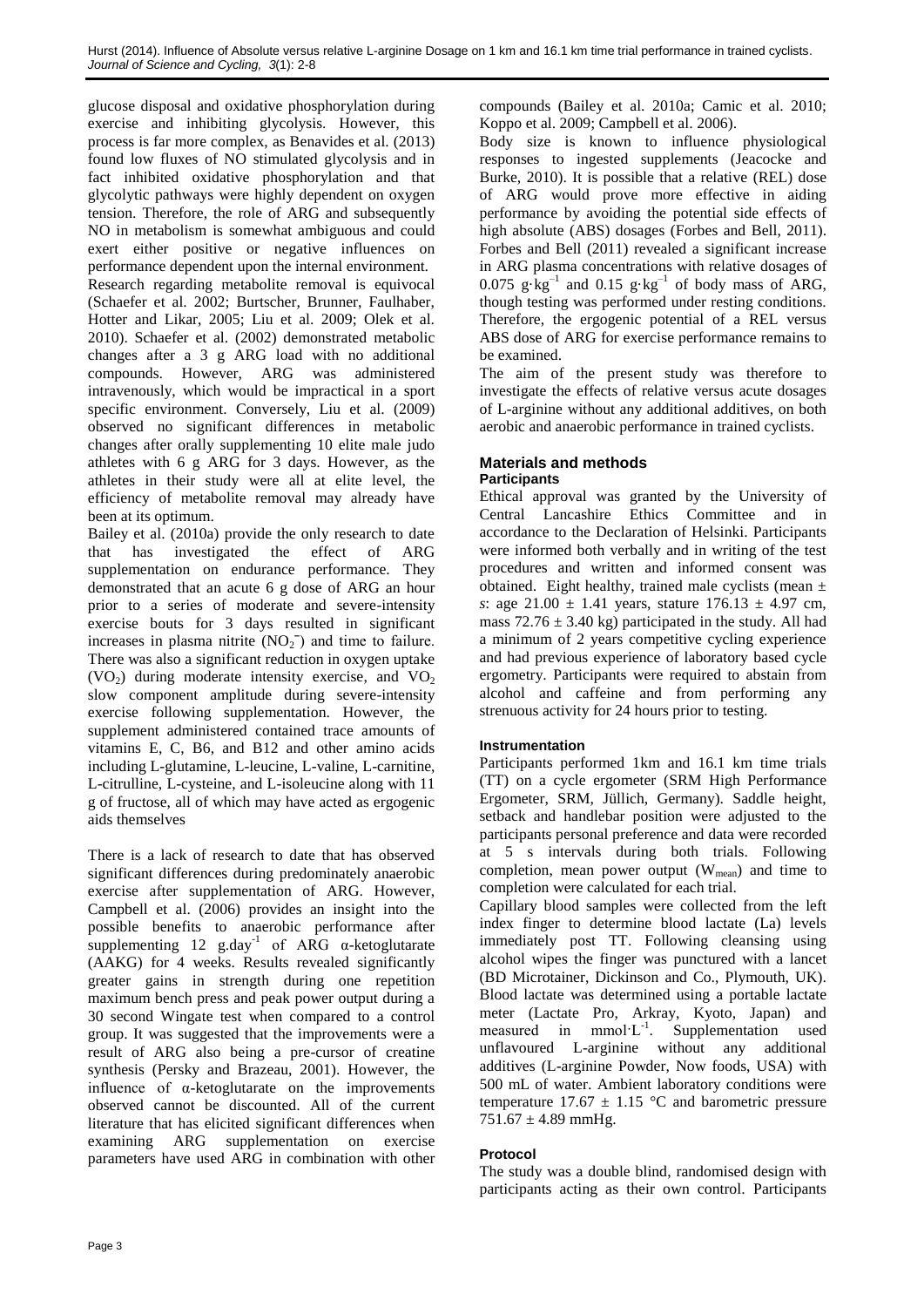were required to attend three test sessions separated by a 7 day washout period. The sessions were defined as control (CON) where 500 mL of plain water was consumed, absolute (ABS) where 6 g ARG per 500 mL water was consumed based on the previous recommendation of Liu et al. (2009) and Bailey et al. (2010a). However, these recommendation do not take into account the influence of body mass, therefore a relative dose (REL) of 0.15 g·kg-1 body mass ARG per 500 mL was also investigated in line with the recommendations of Forbes and Bell (2011). Solutions were consumed 90 min prior to exercise. Previous research has shown that maximal concentration of plasma ARG is reached 90 min following the ingestion of 6 g of ARG (Bode-Böger, Bödger, Galland, Tsikas and Frolich, 1998). All solutions were flavoured with orange cordial to taste match and the order of testing was randomised.

During each session participants performed a 1 km and 16.1 km TT, separated by a 15 min passive recovery period. Prior to each TT participants performed a 10 min self-paced warm up on the SRM ergometer. Before each test a zero offset was performed to calibrate the SRM in accordance with the manufacturer's recommendations. During testing, participants received no temporal, verbal, or physiological feedback. Following completion of the each TT, La was recorded immediately. Participants completed a diet diary the week prior to the initial test session and were then instructed to maintain the same diet throughout the remainder of the study in order to minimise nutritional variations that may have influenced the results. All testing was conducted at the same time of day  $(\pm 2)$ hours) to reduce the effects of diurnal biological variation on exercise performance.

#### **Statistical analysis**

Statistical analyses were performed using SPSS Statistical software (SPSS 20.0, SPSS Inc., Chicago). One-way repeated measures ANOVA's were used to test for differences between

conditions. Where a significant main effect was found Bonferroni adjusted post-hoc pairwise comparisons were used to determine where the significant difference lay. An estimate of effect size (ES) was calculated using partial Eta squared  $(\eta^2)$ . Based on the definition













Figure 3. Mean post exercise blood lactate concentration following 1 km cycle time trials. Significantly different to control (CON) group.

> of effect size by Cohen (1988), >0.8 was considered large,  $\sim 0.5$  as moderate and  $\lt 0.2$  as small. Statistical significance was accepted when  $p \leq 0.05$ . All values are reported as mean ± *s* unless otherwise stated. Statistical procedures were computed using SPSS v20 (IBM SPSS).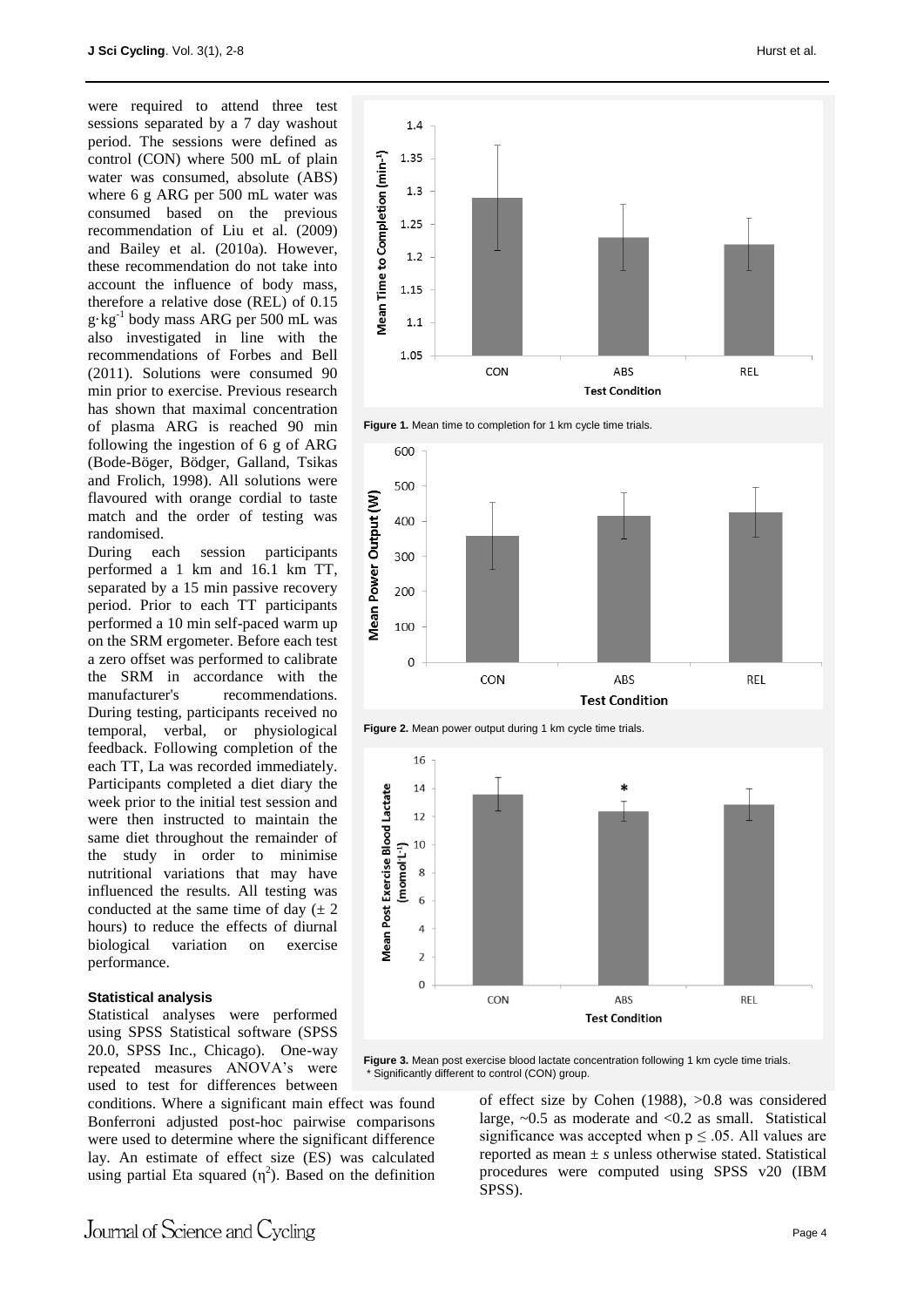# **Results**

#### *1 km Time Trial*

Statistical analyses revealed no significant main effect for time to completion of the 1 km TT by condition,  $F(1.12, 7.83) = 4.64$ ;  $p > 0.05$ ,  $\eta^2$  = .40. However, there was a trend for time to decrease with supplementation. Mean time to complete the 1 km TT was  $1.29 \pm 0.08 \text{ min}^{-1}$  for CON,  $1.23 \pm 0.05$  $min^{-1}$  for ABS and  $1.22 \pm 0.04$   $min^{-1}$  for REL, respectively (Figure 1).

No significant main effect was found for Wmean by test condition during the 1 km TT, F(1.19, 8.32) = 4.68;  $p > 0.05$ ,  $\eta^2$  = .40. Despite the lack of significance, there appeared to be a trend for  $W_{mean}$  to increase with supplementation over the CON trials (358.14  $\pm$  94.73 W, 415.51  $\pm$ 65.36 W and 426.35  $\pm$  70.86 for CON, ABS and REL, respectively) (Figure 2). Statistical analyses revealed a significant main effect for La post 1 km TT, F(2, 14) = 5.60;  $p = .02$ ,  $\eta^2 = .45$ . Post hoc analysis using Bonferroni correction revealed mean post 1 km TT La was significantly lower following ABS  $(p = .04)$  when compared to CON. No other significant differences were found. Mean post 1 km TT La values were  $13.59 \pm 1.21 \text{ mmol} \cdot \text{L}^{-1}$ ,  $12.38 \pm 1.21 \text{ mmol} \cdot \text{L}^{-1}$ 0.70 mmol·L<sup>-1</sup> and  $12.85 \pm 1.14$  $mmol·L^{-1}$  for CON, ABS and REL, respectively (Figure 3).

### *16.1 km Time Trial*

As with the 1 km TT, no significant main effect was reported for time to completion during the 16.1 km TT's,  $F(2, 14) = 2.27; p = >0.05, \eta^2 = .25.$ However, there was again a trend for mean time to completion to decrease upon supplementation  $(27.27 \pm 1.50)$ min<sup>-1</sup>, 27.02  $\pm$  1.58 min<sup>-1</sup> and 26.52  $\pm$ 1.34 min<sup>-1</sup> for CON, ABS and REL doses, respectively (Figure 4).

Data analysis revealed a significant main effect for W<sub>mean</sub> during the 16.1 km TT's,  $F(2, 14) = 10.05$ ;  $p = .01$ ,  $p^2 =$ .59. Post hoc analysis found  $W_{mean}$  was significantly higher following a REL dose of ARG  $(p=.01)$  when compared to CON. Mean power output for the 16.1 km TT's were  $196.19 \pm 32.40$  W,  $206.31 \pm 38.10$  W and  $215.81 \pm 31.56$ W for CON, ABS and REL, respectively (Figure 5).

Data analysis revealed a significant main effect for W<sub>mean</sub> during the 16.1 km TT's,  $F(2, 14) = 10.05$ ;  $p =$ .01,  $\eta^2$  = .59. Post hoc analysis found W<sub>mean</sub> was significantly higher following a REL dose of ARG (*p* =



**Figure 4.** Mean time to completion for 16.1 km cycle time trials.







Figure 6. Mean post exercise blood lactate concentration following 16.1 km cycle time trials. <sup>\*</sup> Significantly different to control (CON) group.

> .01) when compared to CON. Mean power output for the 16.1 km TT's were 196.19  $\pm$  32.40 W, 206.31  $\pm$ 38.10 W and  $215.81 \pm 31.56$  W for CON, ABS and REL, respectively (Figure 5).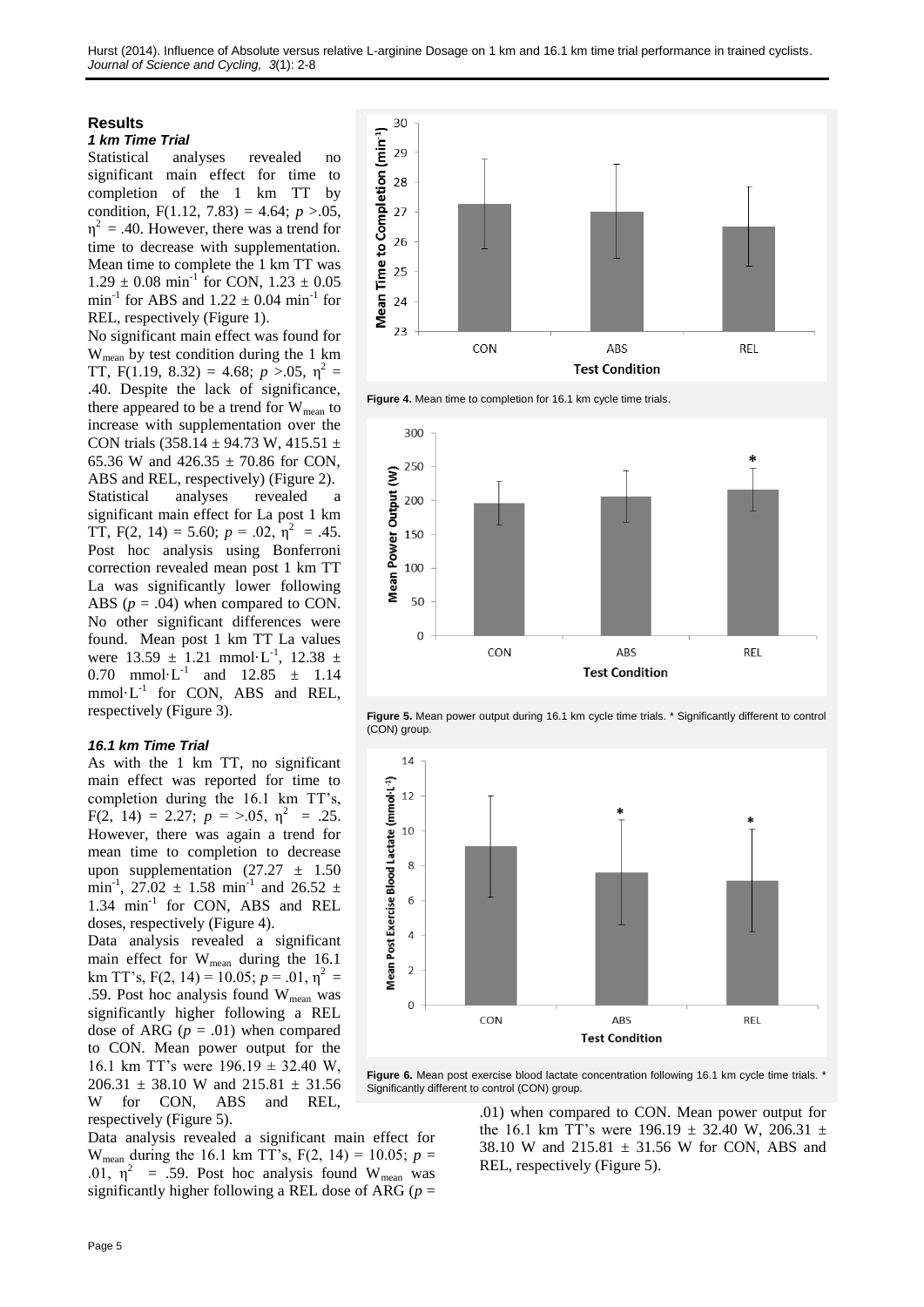# **Discussion**

The aims of the current investigation were to examine the effect of ARG supplementation without additives on 1 km and 16.1 km TT performance and to compare absolute and relative dosages of ARG.

The key findings of the study were that acute ARG supplementation significantly decreased 1 km and 16.1 km TT blood lactate values and increased mean power output during the 16.1 km TT in trained cyclists when compared to a control group. However, the differences in 1 km TT time to completion and mean power output between test conditions were non-significant, though only marginally  $(p = .06)$ . When compared with CON values, mean 1 km TT time to completion showed a trend for improvement, as time to completion increased by 6.74 % and 7.87 % following ingestion of an ABS and a REL dose of ARG, respectively. Additionally, mean power output during 1 km TT also showed a trend for increasing following supplementation, though not to a level of significance, with power increasing 13.81 % and 16 % for ABS and REL, respectively when compared to CON.

Again, though not to a level of significance, time to completion decreased by 1.52 % and 2.13 % during the 16.1 km TT's following an ABS and REL dose of ARG, respectively. However, it is unclear why time to completion was not significant when mean power significantly increased during the 16.1 km TT. This may have been due to the relatively larger standard deviation of the time to completion results and therefore reducing the significance. In addition, pacing strategies may have resulted in higher power outputs at the start following supplementation, but dropping off more towards the end and therefore leading to the marginally non-significant differences in time to completion.

Though not significant, the improvements in TT performance following ARG ingestion elicited in the present study are considerably greater than the worthwhile change for 1 km (0.8-2.2 %) and 16.1 km road TT (0.9-2.4 %) in elite athletes proposed by Paton and Hopkins (2006). Therefore, these findings suggest that ARG supplementation with no additional compounds might have some potential to benefit athletic performance in events lasting 1-30 min in duration. However, the optimal dosage to achieve significance and the effects of ARG supplementation on performance in elite cyclists remain to be elucidated.

The mechanisms responsible for the observed changes in the present study are currently unclear. However, a possible explanation for the improvements observed in the 16.1 km TT could be an increase in NO production following the ingestion of ARG. However, the indices of NO production were not possible to measure in the current investigation and should thus be considered in future analyses. Nevertheless, improvements in time to task failure have been observed following ARG ingestion accompanied by increases in plasma  $NO<sub>2</sub>$ <sup>-</sup> elsewhere (Bailey et al. 2010a). It is accepted that plasma  $NO<sub>2</sub><sup>-</sup>$  is an indicator of eNOS activity (Rassaf et al. 2007) and through its role as a physiological storage pool for NO production (Gladwin et al. 2006), provides an indication of high intensity exercise tolerance (Bailey et al. 2010a). Reductions in  $VO<sub>2</sub>$  slow component as a result of ARG supplementation (Bailey et al. 2010a) are thought to spare the utilisation of anaerobic reserves and the accumulation of fatigue inducing metabolites and reduce the ATP cost of muscle force production (Bailey et al. 2010b), subsequently improving exercise performance.

A possible mechanism responsible for the positive trends observed in the predominately anaerobic 1 km TT could be the role of ARG in creatine synthesis (Persky and Brazeau, 2001). It is well documented that increases in creatine production increase muscle phosphocreatine concentrations (Hultman et al. 1996), subsequently improving anaerobic power indices (Tarnopolsky and MacLennan, 2000).

Post 1 km and post 16.1 km La levels were all reduced following both ABS and REL dose of ARG compared to CON. However, the REL dose did not result in a significant decrease in La following the 1 km TT when compared with CON. To the researchers' knowledge, this is the first study to elicit reductions in La following supplementing with an oral form of ARG with no additional compounds. In addition, this study is the first to demonstrate a greater reduction following a REL dose compared to an ABS dose of ARG after a predominately aerobic exercise effort. Previous research has only found a reduction in La following a 3 g intravenous load of ARG (Schaefer et al. 2002) and 3 g oral intake of L-arginine-L-aspartate (Burtscher et al. 2005) in healthy subjects. Therefore, these results provide an insight into the potential La lowering abilities of a greater and more practical dose of ARG in trained individuals. The significant decreases in La during the 16.1 km TT may be indicative of greater glucose uptake during predominantly aerobic activity as proposed by McConnell and Kingwell (2006) and a reduced reliance on anaerobic metabolism (Mohr et al. 1996), whilst the non-significant results of blood lactate levels during the 1 km TT compared to the control group suggest that ARG supplementation may not necessarily be detrimental to predominantly high intensity anaerobic based exercise, where glycolysis is the primary energy provider and therefore the ability to tolerate production of high levels of lactate are a necessary.

### **Conclusions**

In summary, the findings of the present study do not support the use of L-arginine supplementation for significantly improving cycling TT performance. However, the results did show a trend for reducing time to completion and small increases in mean power output. In addition, the results would appear to suggest that if athletes are to supplement with L-arginine, a relative dose may be more effective than absolute dosages. Further research is therefore warranted to determine the optimal dose to stimulate significant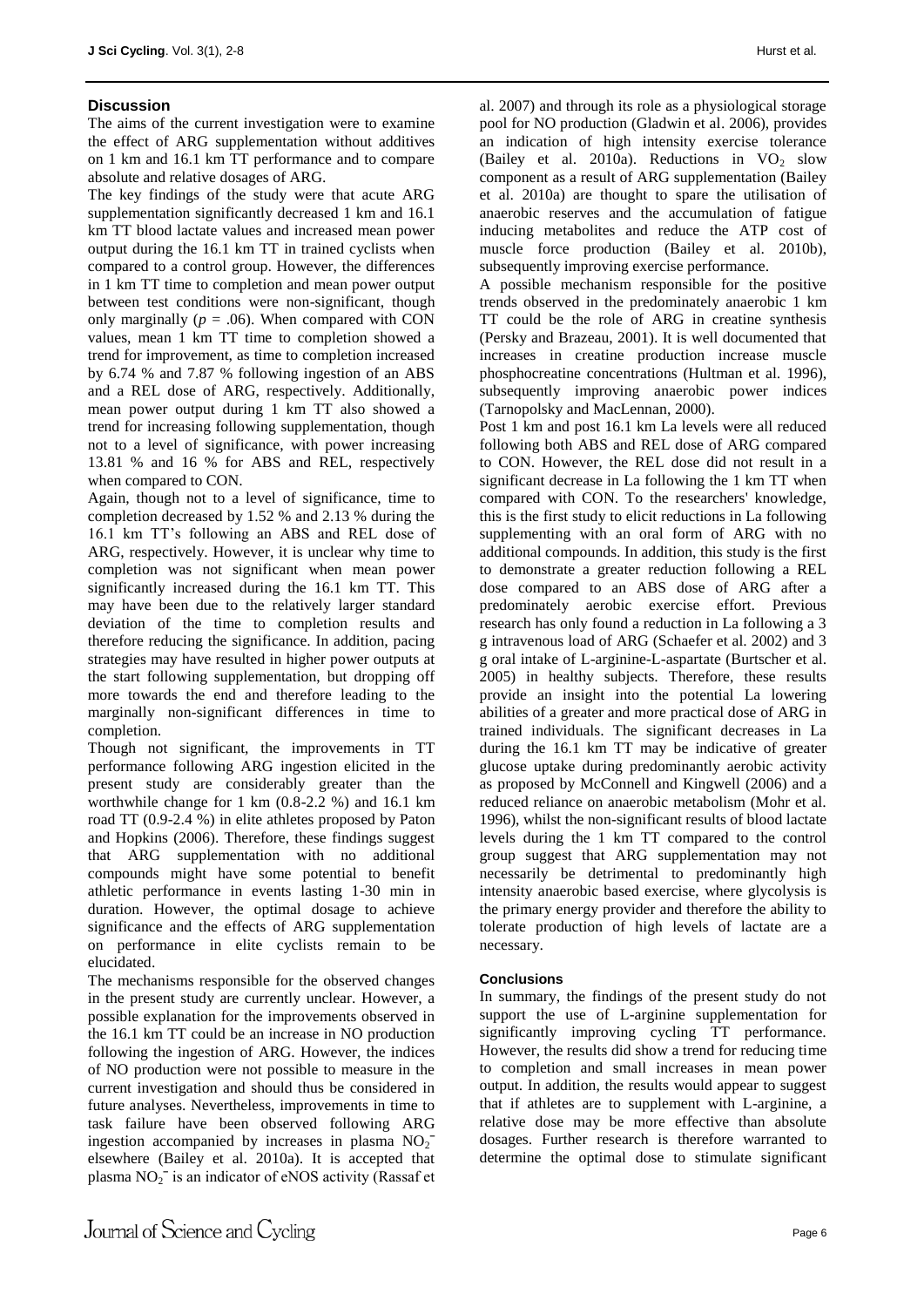changes and to further investigate the responses of blood lactate to nitric oxide production during exercise.

# **Practical applications**

Based on the observations in the present study; it appears that ARG without any additional compounds in the dosages provided did not significantly enhance cycling performance. However, the results showed some trends that is could potentially provide a safe and effective method of improving cycling TT performance. Although the minimum dose of ARG supplementation required to improve performance significantly remains unknown, based on absolute doses, the results of the present study show an acute 6 g dose of ARG 90 min prior to performance can elicit small improvements. However, the present study also demonstrated slightly greater improvements in performance following a relative dose, as this better address the potential influence of body mass. Current research recommending a 6 g absolute dose may underestimate the ARG requirements of larger individuals when compared to an absolute dose. The present study would therefore indicate that relative dosing is more effective.

# **References**

- 1. Álvares, T., Conte, C., Paschoalin, V., Silva, J., Meirelles Cde, M., Bhambhani, Y., and Gomes, P. (2012) Acute L-arginine supplementation increases muscle blood volume but not strength performance. Applied Physiology, Nutrition, and Metabolism, 37, 115-126.
- 2. Bailey, S., Winyard, P., Vanhatalo, A., Blackwell, J., DiMenna, F., Wilkerson, D., and Jones, A. (2010a) Acute L-arginine supplementation reduces the  $O_2$  cost of moderate-intensity exercise and enhances high-intensity exercise tolerance. Journal of Applied Physiology, 109, 1394-1403.
- 3. Bailey, S., Fulford, J., Vanhatalo, A., Winyard, P., Blackwell, J., DiMenna, F., ... Jones, A. (2010b) Dietary nitrate supplementation enhances muscle contractile efficiency during knee-extensor exercise in humans. Journal of Applied Physiology, 109, 135-148.
- Baydoun, A.R., Emery, P.W., Pearson, J.D., and Mann, G.E. (1990) Substrate-dependent regulation of intracellular amino acid concentrations in cultured bovine aortic endothelial cells. Biochemical and Biophysical Research Communications, 173, 940-948.
- 5. Benavides, G.A., Liang, Q., Dodson, M., Darley-Usmar, V., and Zhang, J. (2013) Inhibition of autophagy and glycolysis by nitric oxide during hypoxia-reoxygenation impairs cellular bioenergetics and promotes cell death in primary neurons. Free Radical Biology and Medicine, 65, 1215-1228.
- 6. Bescós, R., Sureda, A., Tur, J., and Pons, A. (2012) The effect of nitric-oxide-related supplements on human performance. The Journal of Sports Medicine, 42, 99- 117.
- 7. Bode-Böger, S., Bödger, R., Galland, A., Tsikas, D., and Frolich, J. (1998) L-arginine-induced vasodilation in healthy humans: pharmacokinetic-pharmacodynamic relationship. Journal of Clinical Pharmacology, 46, 489- 497.
- 8. Böger, R.H., Bode-Böger, S.M., Gerecke, U., and Frolich, J.C. (1994) Long-term administration of L-

arginine, L-NAME, and the exogenous NO donor molsidomine modulate urinary nitrate and cyclic GMP excretion in rats – correlation with vascular reactivity. Cardiovascular Research, 28, 494-499.

- 9. Böger, R., and Bode-Böger, S. (2001) The clinical pharmacology of L-arginine. Annual Review of Pharmacology and Toxicology, 41, 79-99.
- 10. Burtscher, M., Brunner, F., Faulhaber, M., Hotter, B., and Likar, R. (2005) The prolonged intake of Larginine-L-aspartate reduces blood lactate accumulation and oxygen consumption during submaximal exercise. Journal of Sport Science and Medicine, 4, 314-322.
- 11. Camic, C., Housh, T., Mielke, M., Zuniga, J., Hendrix, C., Johnson, G., ... House, D. (2010) The effects of 4 weeks of an arginine-based supplement on the gas exchange threshold and peak oxygen uptake. Applied Physiology, Nutrition and Metabolism, 35, 286-293.
- 12. Campbell, B., Roberts, M., Kerksick, C., Kerksick, C., Wilborn, C., Marcello, B., ... Kreider, R. (2006) Pharmacokinetics, safety and effects on exercise performance of L-arginine alpha-ketoglutarate in trained adult men. Nutrition, 22, 872-881.
- 13. Cohen, J. (1988). Statistical power analysis for the behavioral sciences 2nd Ed.). Hillsdale, NJ: Lawrence Erlbaum.
- 14. Flam, B.R., Eichar, D.C., and Solomonson, L.P. (2007) Endothelial nitric oxide production is tightly coupled to the citrulline-NO cycle. Nitric Oxide Biology and Chemistry, 17, 115-121.
- 15. Forbes, S., and Bell, G. (2011) The acute effects of a low and high dose of oral L-arginine supplementation in young active males at rest. Applied Physiology, Nutrition and Metabolism, 36, 405-411.
- 16. Gladwin, M., Raat, N., Shiva, S., Dezfulian, C., Hogg, N., Kim-Shapiro, D., and Patel, R. (2006) Nitrite as a vascular endocrine nitric oxide reservoir that contributes to hypoxic signalling, cytoprotection, and vasodilation. American Journal of Physiology Heart and Circulatory Physiology, 291, 2026-2035.
- 17. Hardy, T.A., and May, J.A. (2002) Coordinate regulation of L-arginine uptake and nitric oxide synthase activity in cultured endothelial cells. Free Radical Biology and Medicine, 32, 122-131.
- 18. Hishikawa, K., Nakaki, T., Suzuki, H., Katot, R., and Saruta, T. (1993) Role of L-arginine-nitric oxide pathway in hypertension. Journal of Hypertension, 11, 639-645.
- 19. Hultman, E., Soderlund, K., Timmons, J., Cederblad, G., and Greenhaff, P. (1996) Muscle creatine loading in men. Journal of Applied Physiology, 81, 232-237.
- 20. Jeacocke, N., and Burke, L. (2010) Methods to standardize dietary intake before performance testing. International Journal of Sport Nutrition and Exercise Metabolism, 20, 87-103.
- 21. Koppo, K., Taes, Y., Pottier, A., Boone, J., Bouckaert, J., and Derave, W. (2009) Dietary arginine supplementation speeds pulmonary  $VO<sub>2</sub>$  kinetics during cycle exercise. Medicine and Science in Sports and Exercise, 41, 1626-1632.
- 22. Liu, T., Wu, C., Chiang, C., Lo, Y., Tseng, H., and Chang, C. (2009) No effect of short-term arginine supplementation on nitric oxide production, metabolism and performance in intermittent exercise in athletes. The Journal of Nutritional Biochemistry, 20, 462-468.
- 23. McConell, G. (2007) Effects of L-arginine supplementation on exercise metabolism. Current Opinion in Clinical Nutrition and Metabolic Care, 10,  $46 - 51$ .